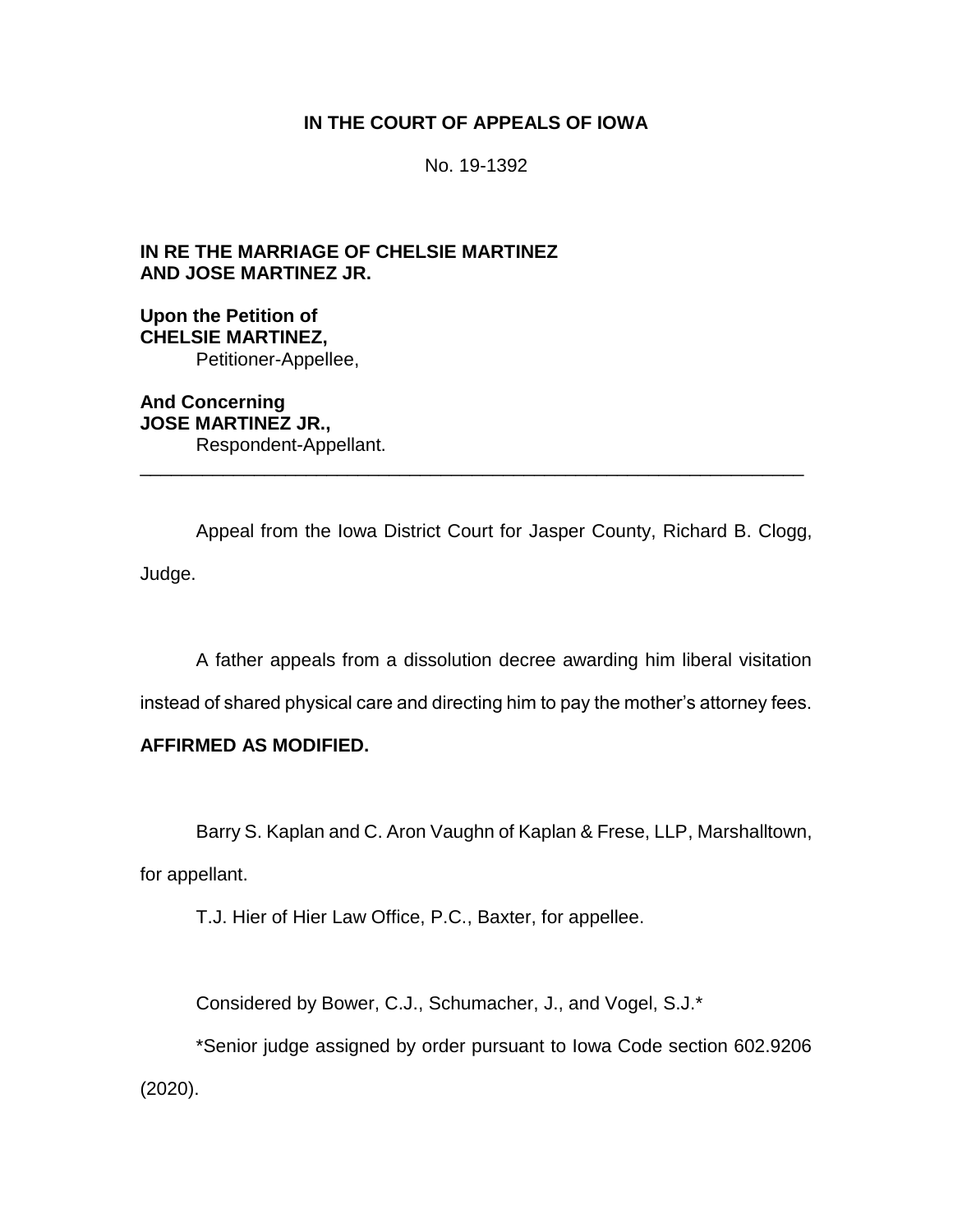#### **SCHUMACHER, Judge.**

Appellant-respondent Jose Martinez Jr. appeals from a dissolution decree, which granted him visitation instead of shared physical care and required him to pay the petitioner's attorney fees. We affirm the district court's physical care award and visitation schedule, but we modify the award of attorney fees.

#### **Background Facts and Proceedings**

Jose Martinez Jr. and Chelsie Martinez were married in October 2014 and are the parents of minor child L.M., age five. Chelsie has two minor children from a prior marriage. After several years, the relationship between Jose and Chelsie deteriorated. A dissolution proceeding was initiated in Marshall County, where the parties appeared before the district court for a hearing on temporary matters. The court issued an order regarding temporary matters on January 10, 2018. This case was ultimately dismissed.

After the dismissal of the Marshall County case, Chelsie filed a petition for dissolution of marriage on September 18, 2018, in Jasper County. At the time, she was living in Mingo and Jose was living in Marshalltown. Chelsie moved at least once during the pendency of this action and was living in Newton at the time of trial. The trial took place on May 30, 2019.

The court issued a decree of dissolution on July 25, 2019. The court ordered that Jose pay Chelsie \$719 per month in child support, a \$3000 property equalization settlement payment, and \$7500 in attorney fees. The court awarded the parents joint legal custody. Chelsie was awarded physical care with Jose granted visitation on alternating weekends and holidays. Each parent was awarded two weeks of summer vacation. Jose was awarded the former marital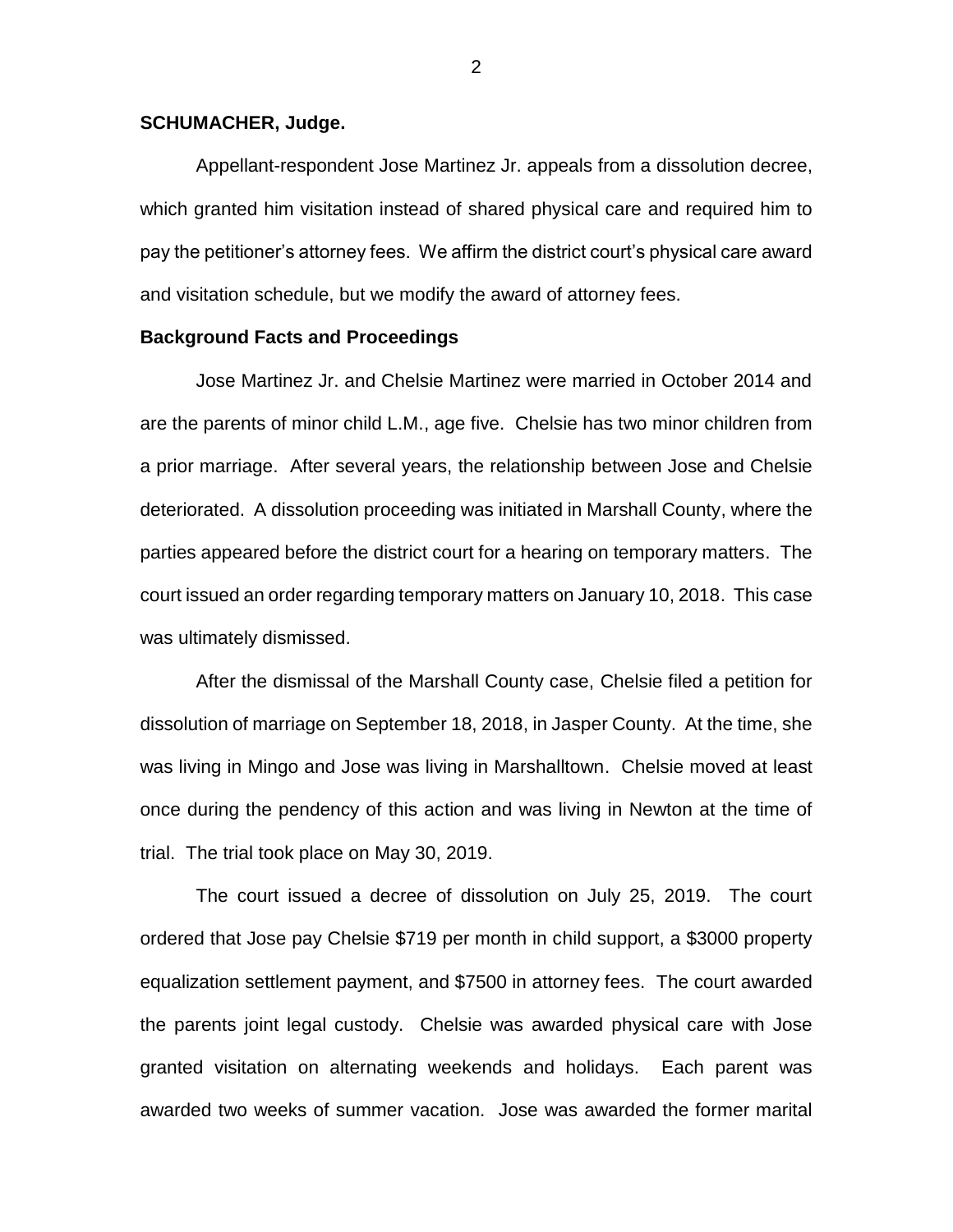home, which the court found was gifted to him by his mother. Jose appeals, arguing the district court erred by denying his request for joint physical care and awarding \$7500 in attorney fees to Chelsie.

#### **Standard of Review**

We review dissolution orders de novo. *In re Marriage of Hansen*, 733 N.W.2d 683, 690 (Iowa 2007). "We give weight to the findings of the district court, especially to the extent credibility determinations are involved." *Id.*

We review an award of attorney fees for abuse of discretion. *In re Marriage of Schenkelberg*, 824 N.W.2d 481, 484 (Iowa 2012). "An abuse of discretion occurs when the district court exercises its discretion on grounds or for reasons that are clearly untenable or to an extent clearly unreasonable." *Id.* (citation and internal quotation marks omitted).

#### **Discussion**

 $\overline{a}$ 

#### 1. Custody Award

Jose argues the court acted inequitably in denying joint physical care given the historical caregiving by both parties, sufficient communication, and Jose's ability to encourage L.M.'s relationship with her mother and her mother's family.

When determining physical care, we consider the factors enumerated in *In re Marriage of Winter*, 223 N.W.2d 165, 166 (Iowa 1974), <sup>1</sup> and Iowa Code section

2. The emotional, social, moral, material, and educational needs of the child.

<sup>1</sup> The *Winter* court listed twelve factors to consider in determining physical custody: 1. The characteristics of each child, including age, maturity, mental and physical health.

<sup>3.</sup> The characteristics of each parent, including age, character, stability, mental and physical health.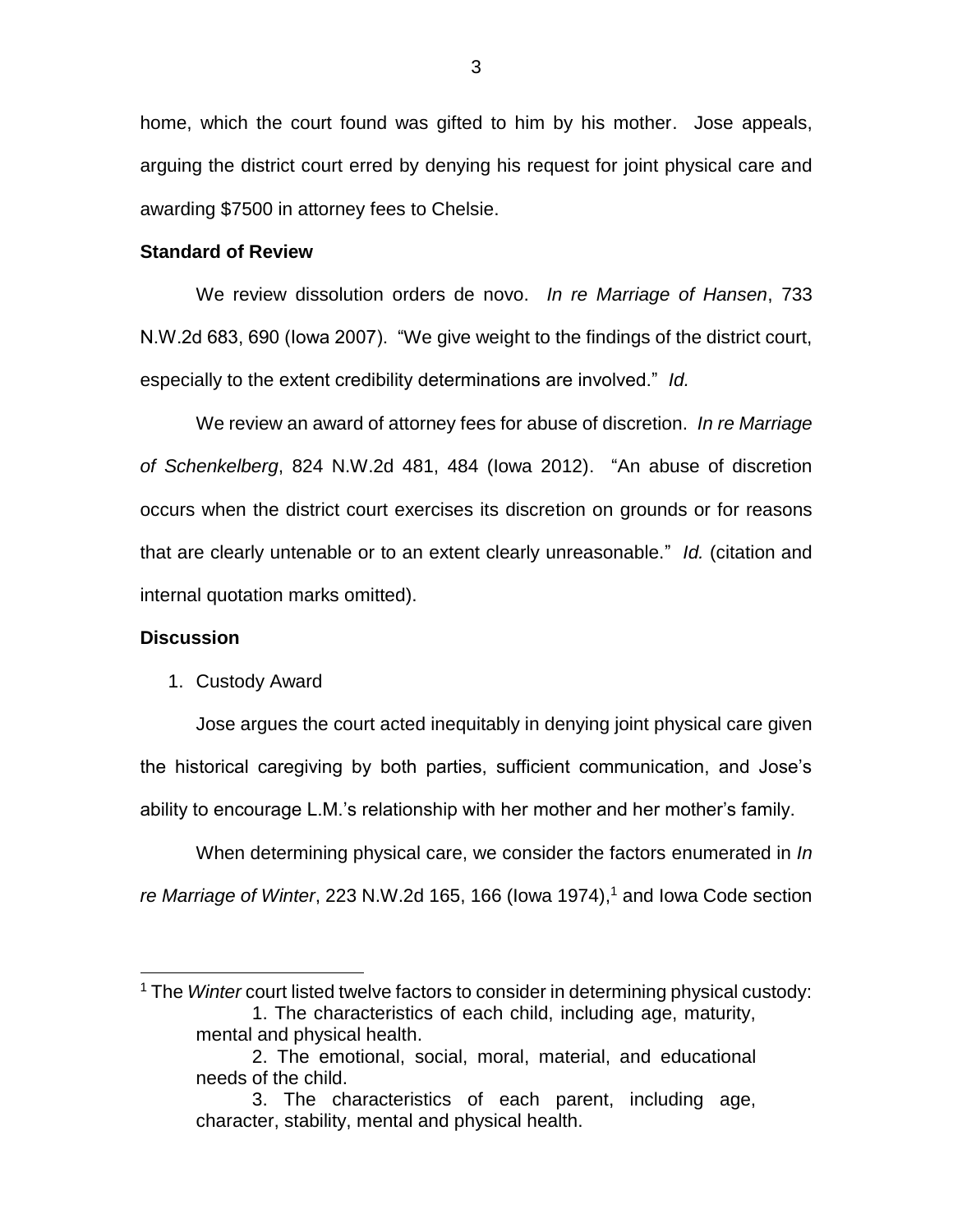598.41(3) (2019).<sup>2</sup> See Hansen, 733 N.W.2d at 696. The controlling interest is the best interests of the child. *In re Marriage of Kunkel*, 555 N.W.2d 250, 253 (Iowa Ct. App. 1996). We consider "who can minister more effectively to the long range best interest of the child. The objective should always be to place the child

- 5. The interpersonal relationship between the child and each parent.
- 6. The interpersonal relationship between the child and its siblings.
- 7. The effect on the child of continuing or disrupting an existing custodial status.
- 8. The nature of each proposed environment, including its stability and wholesomeness.
- 9. The preference of the child, if the child is of sufficient age and maturity.
- 10. The report and recommendation of the attorney for the child or other independent investigator.
	- 11. Available alternatives.
- 12. Any other relevant matter the evidence in a particular case may disclose.

223 N.W.2d at 166–67.

 $\overline{a}$ 

 $2$  The relevant factors we consider pursuant to section 598.41(3) are as follows:

a. Whether each parent would be a suitable custodian for the child.

b. Whether the psychological and emotional needs and development of the child will suffer due to lack of active contact with and attention from both parents.

c. Whether the parents can communicate with each other regarding the child's needs.

d. Whether both parents have actively cared for the child before and since the separation.

e. Whether each parent can support the other parent's relationship with the child.

f. Whether the custody arrangement is in accord with the child's wishes or whether the child has strong opposition, taking into consideration the child's age and maturity.

g. Whether one or both the parents agree or are opposed to joint custody.

h. The geographic proximity of the parents.

<sup>4.</sup> The capacity and interest of each parent to provide for the emotional, social, moral, material, and educational needs of the child.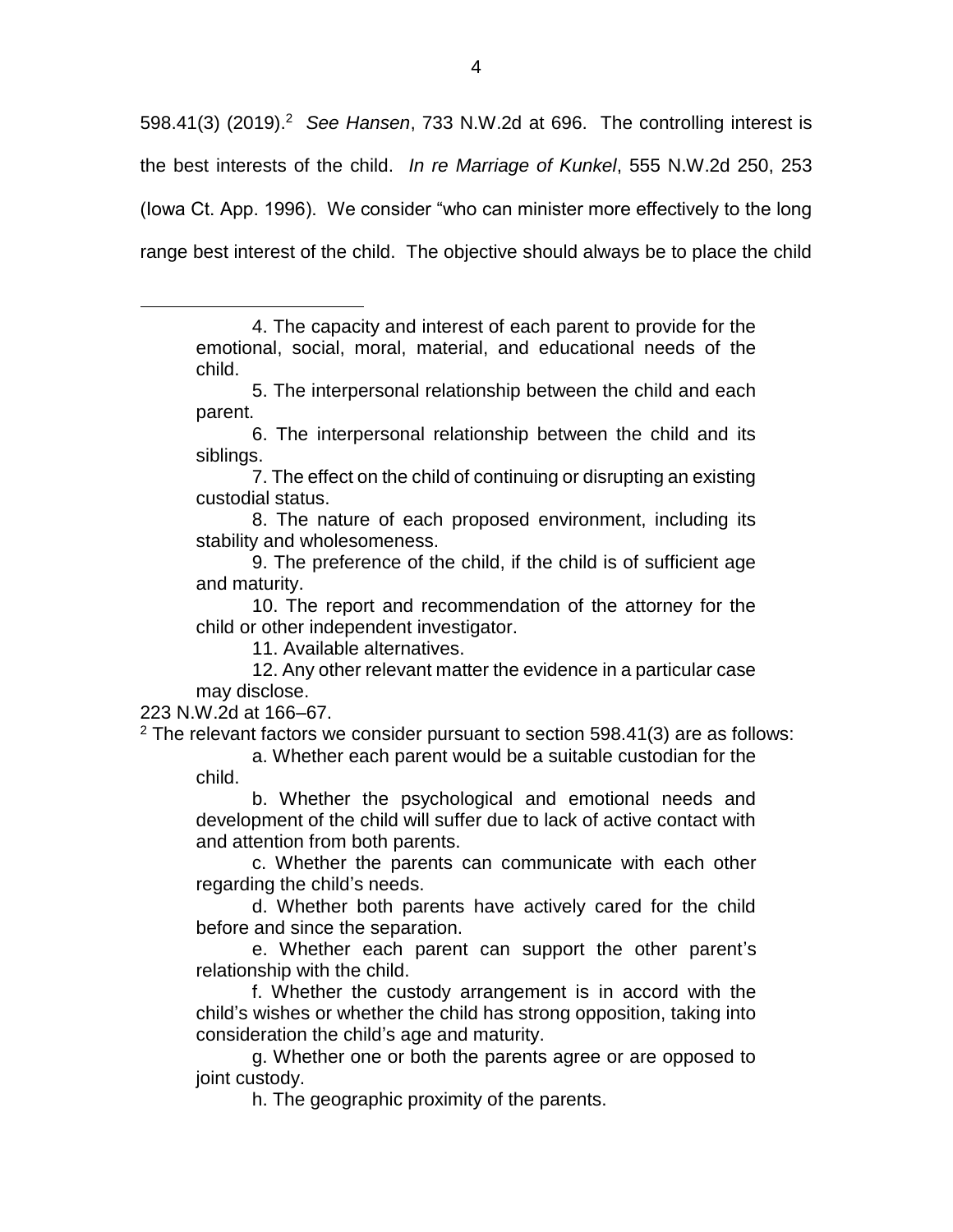in the environment most likely to bring that child to healthy physical, mental and social maturity." *Id.* "There is no presumption in favor of the mother or the father." *Id.* There is also no presumption in favor of joint physical care. *Hansen*, 733 N.W.2d at 692.

In considering the proper physical care arrangement, we find notable Chelsie's greater involvement in attending L.M.'s medical appointments and managing L.M.'s school activities. Additionally, Chelsie previously served as the primary caretaker. For the majority of the child's life, Chelsie was a stay-at-home mother. We recognize that

[t]he parent who has been the primary caretaker of the children during the marriage will not necessarily be designated the primary caretaker at the time of a divorce. *In re Marriage of Fennell,* 485 N.W.2d 863, 865 (Iowa [Ct.] App. 1992). The role of primary caretaker is, however, critical in the development of children, and careful consideration is given in custody disputes to allowing children to remain with the parent who has been the primary caregiver. *Id.*

*In re Marriage of Wilson*, 532 N.W.2d 493, 495 (Iowa Ct. App. 1995). "Stability and continuity factors tend to favor a spouse who, prior to divorce, was primarily responsible for physical care." *Hansen*, 733 N.W.2d at 696. L.M.'s two halfsiblings reside with Chelsie, and we presume siblings should not be separated. *See In re Marriage of Pundt*, 547 N.W.2d 243, 245 (Iowa Ct. App. 1996).

Jose does not have a valid driver's license. At least in part, his lack of a driver's license resulted in Jose being inconsistent in taking advantage of visitation during the pendency of the case. Chelsie produced a calendar exhibit showing Jose missed several of L.M.'s extracurricular events or visitation opportunities. Beyond his transportation issues, the evidence shows Jose has not demonstrated significant interest in L.M.'s schooling. Chelsie testified that Jose had not been in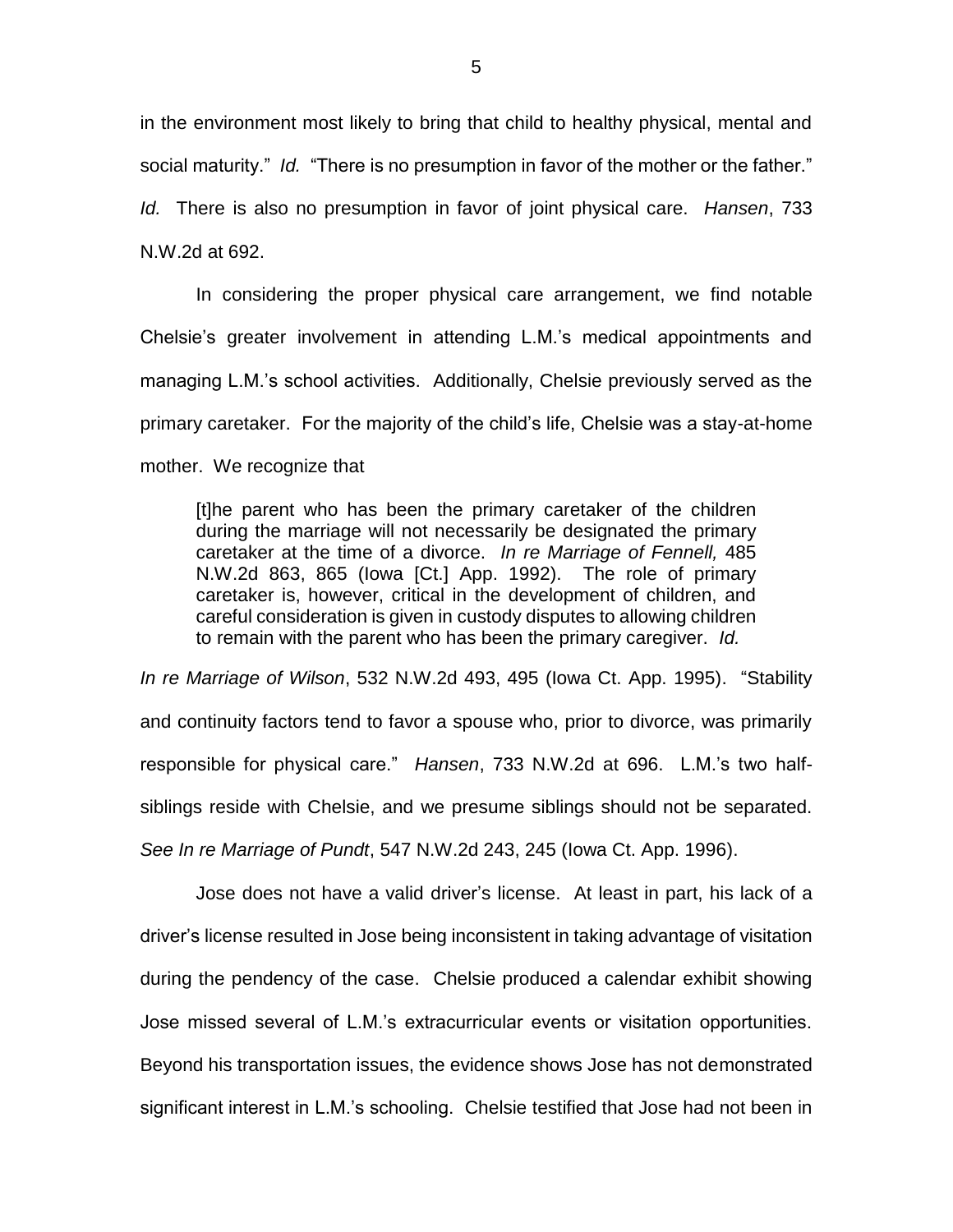contact with L.M.'s school and that she had been the school's primary contact with respect to L.M.

In addition, the distance between Jose's residence and Chelsie's residence was a factor presented to the trial court. Jose testified he would relocate to Mingo if Chelsie returned there following the dissolution trial. However, at the time of trial, the evidence showed that the geographic proximity contributed to Jose missing visitation and L.M.'s extracurricular activities. Additionally, at the time of trial, Jose had not made any solid plans for relocation to be closer to L.M.'s residence. We consider this distance and its effects in determining how to apportion physical care. *See* Iowa Code § 598.41(3)(h).

We find the physical-care provisions of the district court's dissolution decree to be in the best interests of L.M. As Jose acknowledged, Chelsie was L.M.'s primary caregiver prior to the dissolution trial. She demonstrated a greater involvement in L.M.'s medical appointments and school. Jose's transportation issues impaired his ability to take advantage of visitation and be present in L.M.'s life. The liberal visitation schedule adopted by the court ensures L.M. will have ample opportunity for continued physical and emotional contact with Jose. *See id.* § 598.41(1)(a). By awarding physical care to Chelsie, L.M.'s primary caregiver prior to trial, the court's decree further ensures stability and continuity. *See id.* We agree with the court's decision denying Jose's request for shared physical care.

2. Attorney Fees

Jose argues the district court abused its discretion by ordering that he pay \$7500 for Chelsie's attorney fees when Chelsie testified her attorney fees were approximately \$3000. We agree.

6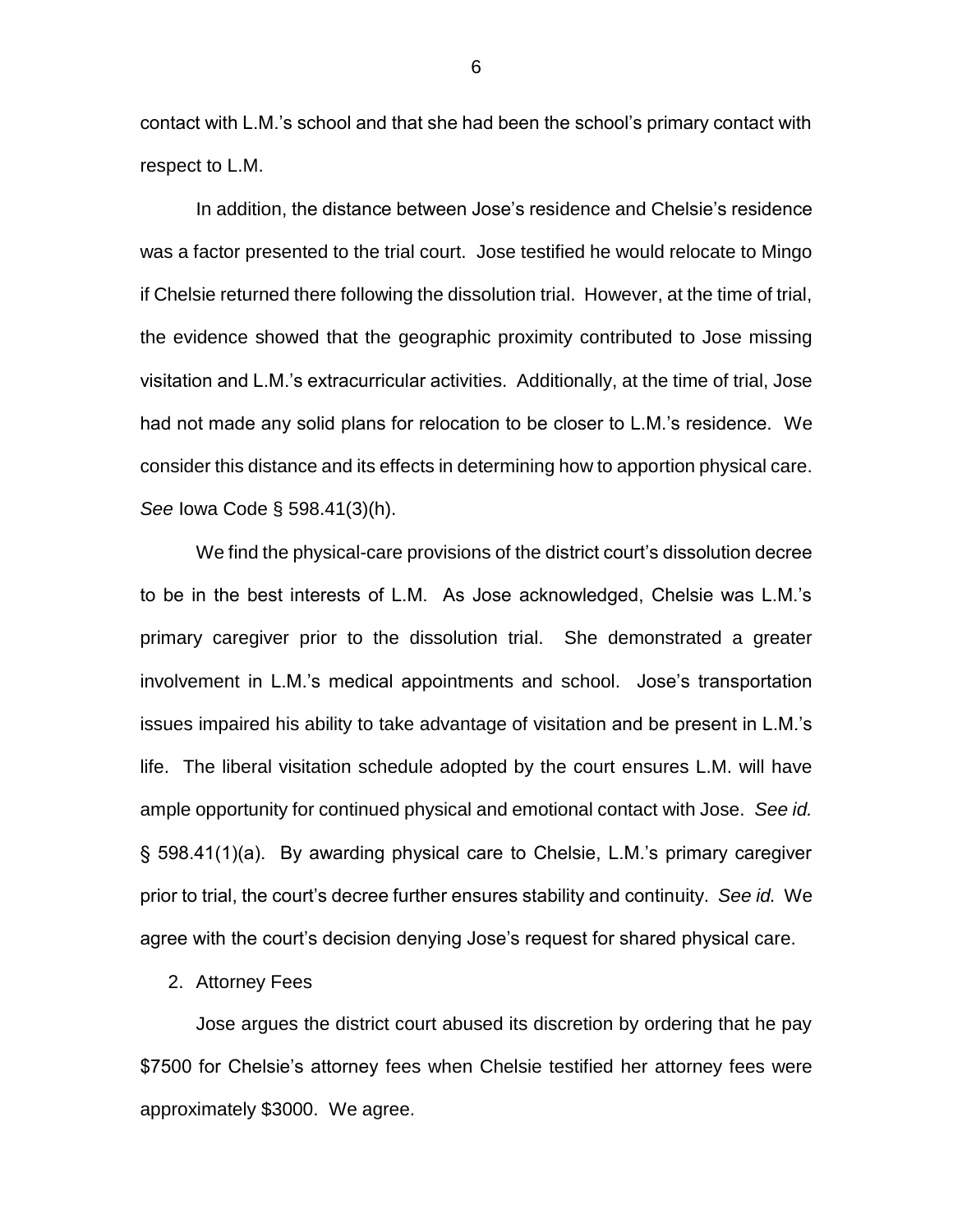"The district court is considered an expert in what constitutes a reasonable attorney fee, and we afford it wide discretion in making its decision." *GreatAmerica Leasing Corp. v. Cool Comfort Air Conditioning & Refrigeration, Inc.*, 691 N.W.2d 730, 733 (Iowa 2005); *see also In re Marriage of Guyer*, 522 N.W.2d 818, 822 (Iowa 1994) ("Trial courts have considerable discretion in awarding attorney fees."). However, this broad discretion is not limitless. "The test is whether the fee is reasonable and based on the parties' respective abilities to pay." *In re Marriage of Geil*, 509 N.W.2d 738, 743 (Iowa 1993). Here, we find the court's order directing Jose pay \$7500 to Chelsie for attorney fees to be an abuse of discretion.

Chelsie testified regarding her attorney fees at trial, saying, "I think I have \$3,000 in this case so far. I don't remember the number off the top of my head." The record contains no other reference to Chelsie's attorney fees and her counsel did not submit an affidavit of attorney fees.

In the dissolution decree, the court said the following in ordering that Jose pay Chelsie's attorney fees:

The District Court for Marshall County previously ordered Jose to pay \$800.00 for temporary attorney fees which had not been paid at the time of trial in this case. Based in part on Jose's lack of expenses for living due to a mortgage free home gifted to him by his mother, Jose shall pay \$7,500.00 towards Chelsie's attorney fees in this case as well. Both awards of attorney fees shall be paid within 90 days of the entry of this Order.

Thus, although the only evidence at trial regarding Chelsie's attorney fees

was her testimony that she owed approximately \$3000 at the time of trial, the court

awarded attorney fees over double that amount.

Iowa Rule of Civil Procedure 1.904(1) requires a court to "find the facts in

writing, separately stating its conclusions of law, and direct an appropriate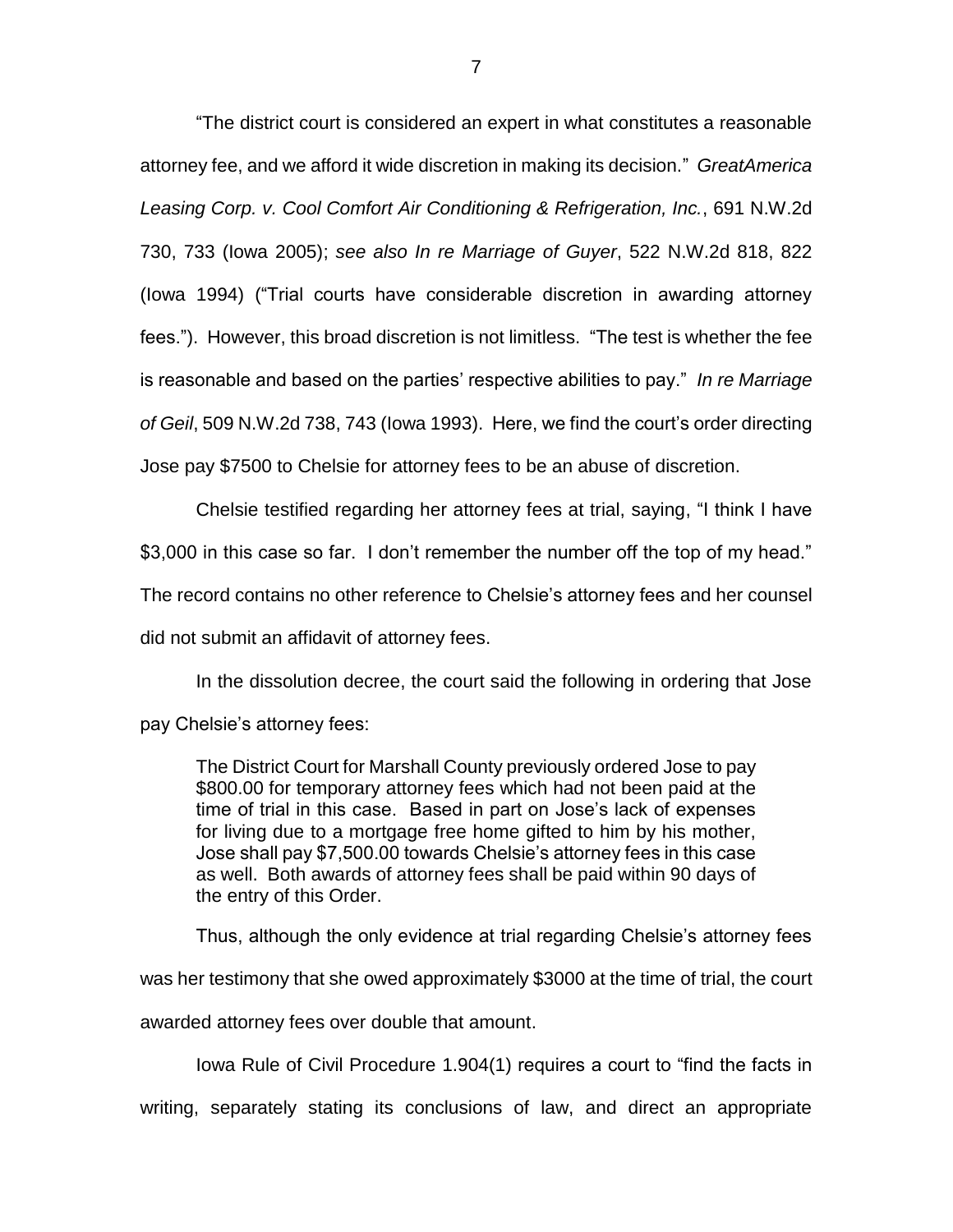judgment." These findings must enable appellate review of the reasonableness of the attorney-fee award. *Boyle v. Alum-Line, Inc.*, 773 N.W.2d 829, 834 (Iowa 2009).The purposes of this rule "may not adequately be served to the extent that the trial court delegates to counsel its own responsibility to scrutinize the record, select apt principles of law, and fully articulate the bases for a sound, fair decision." *Kroblin v. RDR Motels, Inc.*, 347 N.W.2d 430, 435 (Iowa 1984) (discussing the predecessor to rule 1.904, former Iowa Rule of Civil Procedure 179(a)).

The transcript shows the district court permitted proposals or briefs to be submitted to the court by email and exchanged with opposing counsel following trial. While petitioner failed to file a final brief on appeal, her proof brief indicates she submitted a response to the court's solicitation for proposed rulings, although the submission was not entered into the record. In her proof brief is the following statement:

At the close of the trial record, The Court requested the attorneys of record to prepare and submit their proposals to the Court through email and provide the other party a copy of said proposal. . . . Although not part of this record, those submissions were utilized by the trial court in making its' final ruling. *An issue addressed by the Attorney for Petitioner were the Petitioner's attorney fees and it is likely the Court relied that on making its attorney fee award.*

(Emphasis added). Thus, it appears the court ultimately adopted an award of attorney fees based on an amount suggested in a submission by petitioner's counsel, rather than the evidence in the record.

The dissolution decree awarded Jose the former marital home in its entirety, and Jose has a higher income than Chelsie. For these reasons, we do not disturb the district court's judgement that Jose should assist with Chelsie's attorney fees;